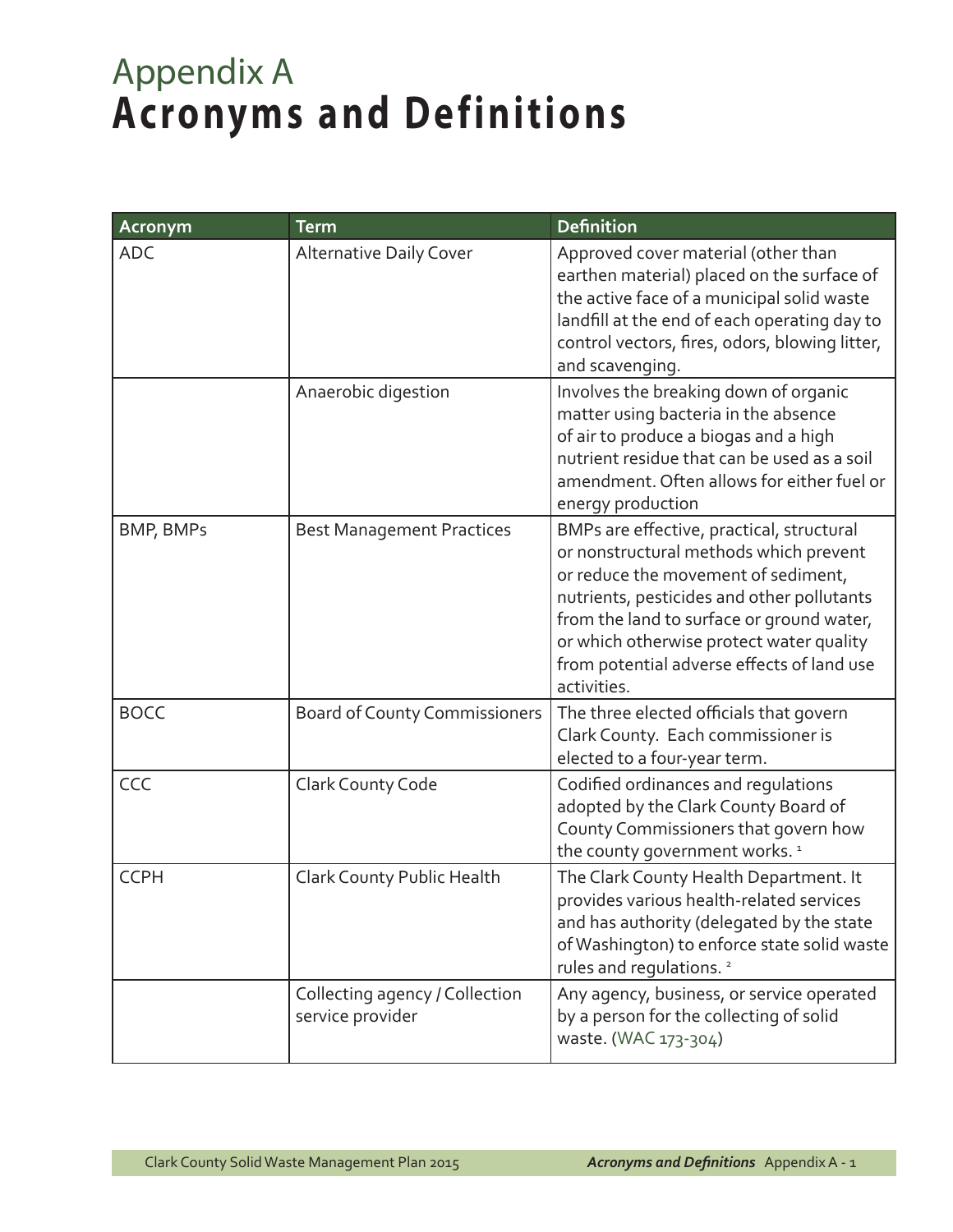| Acronym      | <b>Term</b>                                          | <b>Definition</b>                                                                                                                                                                                                                                                                                                     |
|--------------|------------------------------------------------------|-----------------------------------------------------------------------------------------------------------------------------------------------------------------------------------------------------------------------------------------------------------------------------------------------------------------------|
|              |                                                      |                                                                                                                                                                                                                                                                                                                       |
|              | Common carrier                                       | Any person who undertakes to transport<br>solid waste, recyclables or other<br>commodities for the collection and/or<br>disposal thereof, by motor vehicle for<br>compensation, whether over regular or<br>irregular routes, or regular or irregular<br>schedules. (RCW 81.77)                                        |
| CDL or C&D   | Construction, Demolition and<br>Land-clearing debris | Waste that is generated from construction<br>related activities and may include organic<br>and non-organic materials, some of which<br>may be reclaimed, reused or recycled.                                                                                                                                          |
| <b>CFL</b>   | <b>Compact Fluorescent Bulb/</b><br>Lamp             | Both compact fluorescent bulbs and<br>fluorescent tubes contain significant<br>amounts of mercury that can be inhaled or<br>absorbed through the skin.                                                                                                                                                                |
|              | Compost                                              | The controlled biological decomposition of<br>organic material or the product resulting<br>from such a process.                                                                                                                                                                                                       |
|              | Contract carrier                                     | All garbage and refuse transporters not<br>included under the terms "common<br>carrier" and "private carrier," as herein<br>defined, and further, shall include any<br>person who under special and individual<br>contracts or agreements transports solid<br>waste by motor vehicle for compensation.<br>(RCW 81.77) |
| <b>CPI</b>   | Consumer Price Index                                 | A measure of the average change over<br>time in the prices paid by urban consumers<br>for a market basket of consumer goods<br>and services. <sup>3</sup>                                                                                                                                                             |
| <b>CRC</b>   | Columbia Resource Company                            | Owner and operator of the three transfer<br>stations in Clark County (CTR, West Van,<br>and Washougal) and designated processor<br>of recyclables. CRC is a wholly owned<br>subsidiary of Waste Connections, Inc.                                                                                                     |
| <b>CREDC</b> | Columbia River Economic<br>Development Council       | Local economic development agency. 4                                                                                                                                                                                                                                                                                  |
| CTR, CTRC    | <b>Central Transfer and Recycling</b><br>Center      | The transfer station north of Vancouver on<br>NE 117th Avenue, between Orchards and<br>Brush Prairie.                                                                                                                                                                                                                 |
| <b>DEQ</b>   | Oregon Department of<br><b>Environmental Quality</b> | A department of the State of Oregon, with<br>essentially the same role as Washington's<br>Department of Ecology.                                                                                                                                                                                                      |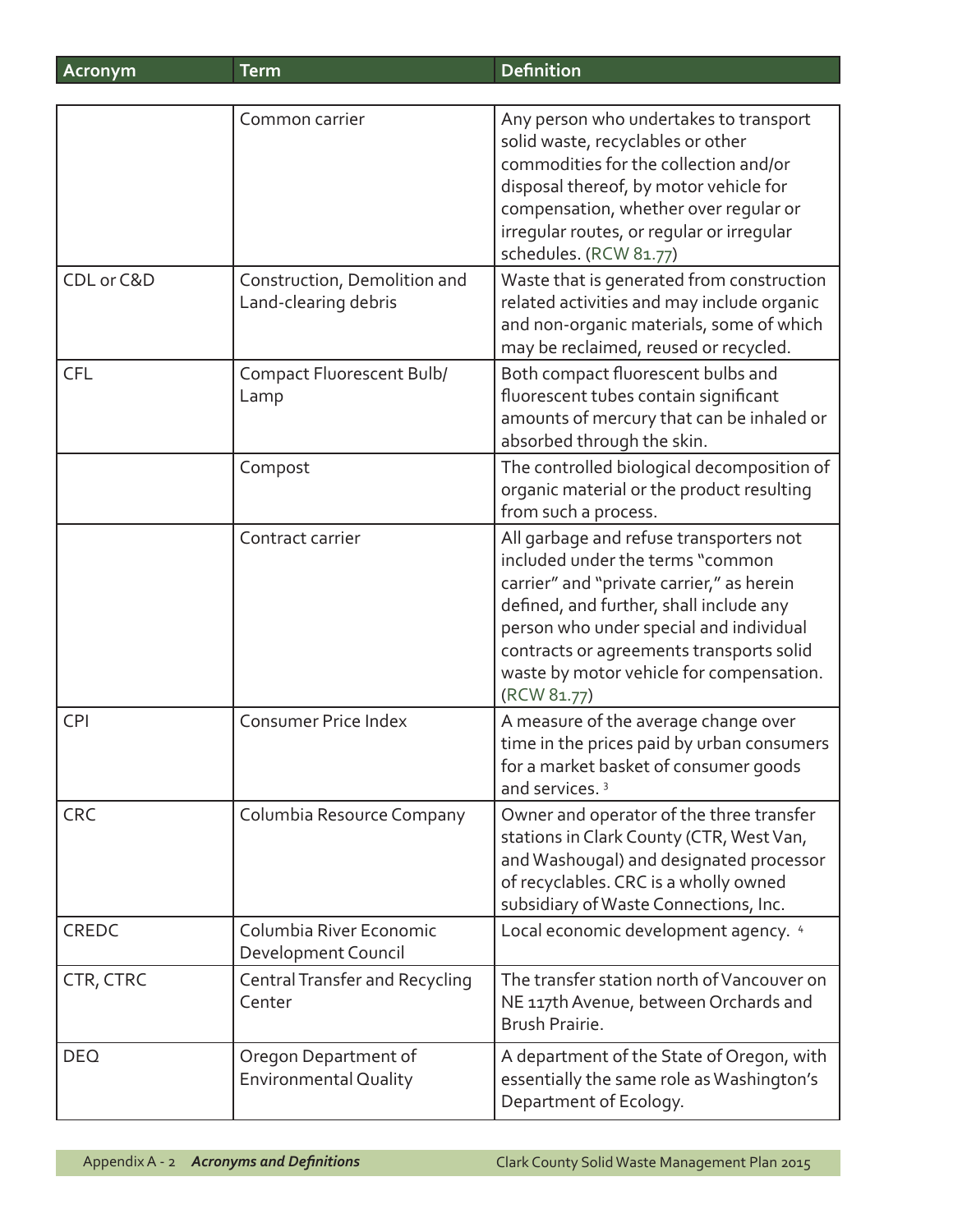|              | <b>Diversion Rate</b>                         | Includes the Recycling Rate along with the<br>percentage of generated wastes that are<br>productively utilized but not made into<br>new products (this includes wood, yard<br>waste, used oil and other products that are<br>burned for fuel and some glass, concrete,<br>asphalt and rubble which may be crushed<br>and used as aggregate as well as rendering.                                                                                                                            |
|--------------|-----------------------------------------------|---------------------------------------------------------------------------------------------------------------------------------------------------------------------------------------------------------------------------------------------------------------------------------------------------------------------------------------------------------------------------------------------------------------------------------------------------------------------------------------------|
| Ecology, DOE | The Washington State<br>Department of Ecology | A department in the State of Washington<br>that is tasked to protect, preserve and<br>enhance Washington's environment, and<br>promote the wise management of (the) air,<br>land and water for the benefit of current<br>and future generations. <sup>5</sup>                                                                                                                                                                                                                               |
| <b>EIS</b>   | Environmental Impact<br>Statement             | A document required by the National<br>Environmental Policy Act (NEPA) (for<br>certain actions "significantly affecting the<br>quality of the human environment" that<br>describes positive and negative effects of a<br>proposed action. <sup>6</sup>                                                                                                                                                                                                                                      |
| ER/I         | Energy recovery / incineration                | The recovery of energy in a usable form<br>from mass burning or refuse-derived fuel<br>incineration, pyrolysis or any other means<br>of using the heat of combustion of solid<br>waste that involves high temperature<br>(above twelve hundred degrees<br>Fahrenheit) processing." This class of<br>options in the arsenal of integrated solid<br>waste management practices has been<br>variously referred to as "Waste-to-Energy"<br>(WTE) and "Energy-from-Waste" (EFW)<br>technologies. |
| <b>EPA</b>   | <b>Environmental Protection</b><br>Agency     | A United States agency whose mission<br>is to protect human health and the<br>environment. <sup>7</sup>                                                                                                                                                                                                                                                                                                                                                                                     |
| <b>EPR</b>   | <b>Extended Producer</b><br>Responsibility    | A type of stewardship which emphasizes<br>end-of-life or post-consumer management<br>of products and/or packaging. EPR<br>approaches are intended to provide<br>incentives for producers to incorporate<br>environmental considerations into the<br>design of their products and packaging.                                                                                                                                                                                                 |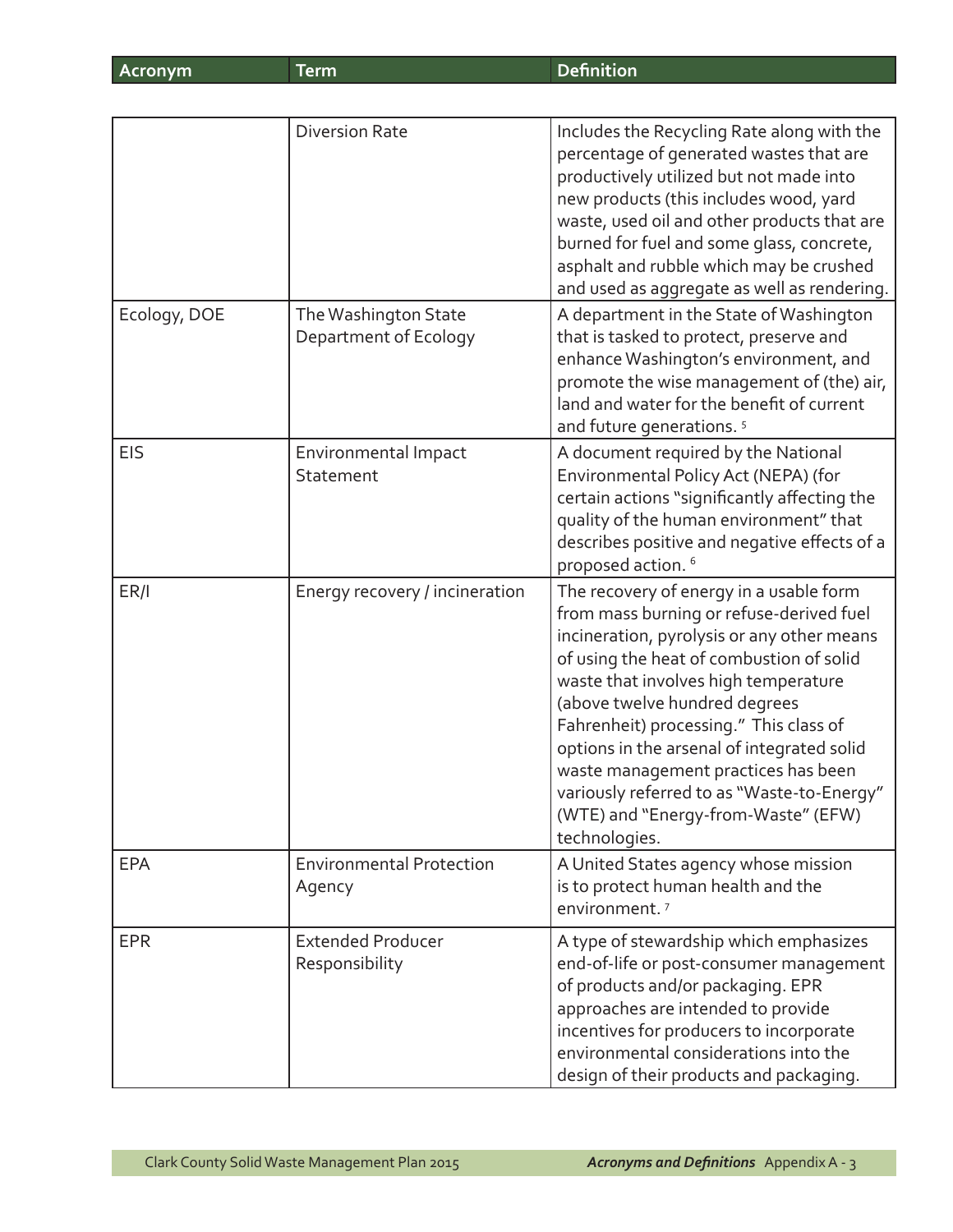| Acronym        | <b>Term</b>                                                                                     | <b>Definition</b>                                                                                                                                                                                                               |
|----------------|-------------------------------------------------------------------------------------------------|---------------------------------------------------------------------------------------------------------------------------------------------------------------------------------------------------------------------------------|
|                |                                                                                                 |                                                                                                                                                                                                                                 |
|                | Gasification                                                                                    | Involves the breaking down of<br>hydrocarbons using the controlled<br>application of heat and finely tuned<br>amounts of oxygen for energy recovery.                                                                            |
| <b>HHW</b>     | Household Hazardous Waste                                                                       | Household hazardous waste (HHW)<br>is waste generated from the use of a<br>household product containing a material<br>that, if misused or improperly disposed of,<br>could pose a threat to human health or the<br>environment. |
|                | Hog fuel                                                                                        | Biomass fuel, usually consisting of<br>wood waste that has been prepared by<br>processing through a "hog" (mechanical<br>grinder or shredder) for easier feeding into<br>a boiler.                                              |
| <b>ILA</b>     | Interlocal Agreement; also<br><b>Interagency Agreement</b>                                      | A contract between government agencies<br>that work to provide services to the public.<br>The agreements permit agencies to<br>share budgets to reach a common goal or<br>requirement.                                          |
|                | Incineration                                                                                    | Reducing the volume of solid wastes by use<br>of an enclosed device, using controlled-<br>flame combustion. May or may not be used<br>for energy recovery.                                                                      |
| <b>LEED</b>    | Leadership in Energy and<br><b>Environmental Design</b>                                         | A program of the United States<br>Green Building Council (USGBC) that<br>provides building owners and operators<br>a framework for identifying and<br>implementing measurable green building<br>design solutions. <sup>8</sup>  |
| Metro          | Metro, Oregon (includes<br>Portland and several other cities<br>and 3 counties in northwest OR) | A regional governmental agency that<br>supports regional services, including solid<br>waste planning, waste reduction and<br>disposal. <sup>9</sup>                                                                             |
| <b>MRF</b>     | <b>Material Recovery Facility</b>                                                               | A specialized solid waste facility that<br>receives, separates and prepares recyclable<br>materials for marketing to end-user<br>manufacturers.                                                                                 |
| <b>MRW</b>     | Moderate Risk Waste                                                                             | Hazardous waste incidentally generated<br>in small quantities, by households or<br>businesses.                                                                                                                                  |
| MSW/MMSW       | Municipal Solid Waste / Mixed<br><b>Municipal Solid Waste</b>                                   | Regular garbage, as distinguished from<br>special classes of wastes that may have<br>different disposal requirements.                                                                                                           |
| Appendix A - 4 | <b>Acronyms and Definitions</b>                                                                 | Clark County Solid Waste Management Plan 2015                                                                                                                                                                                   |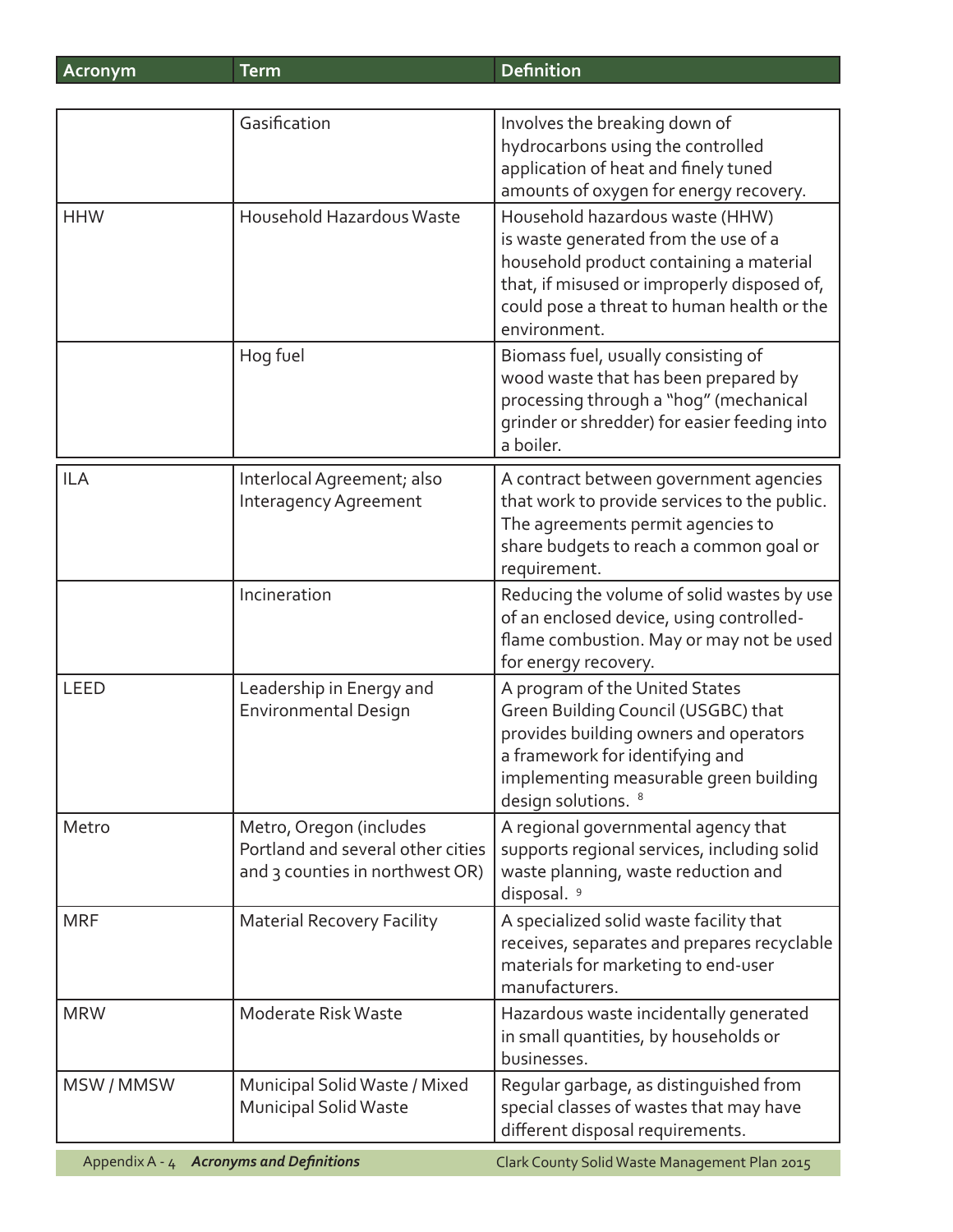| Acronym      | <b>Term</b>                                               | <b>Definition</b>                                                                                                                                                                                                                                                                                                                                                                                                              |
|--------------|-----------------------------------------------------------|--------------------------------------------------------------------------------------------------------------------------------------------------------------------------------------------------------------------------------------------------------------------------------------------------------------------------------------------------------------------------------------------------------------------------------|
|              |                                                           |                                                                                                                                                                                                                                                                                                                                                                                                                                |
| <b>NPDES</b> | National Pollutant Discharge<br><b>Elimination System</b> | A permit program controls water pollution<br>by regulating point sources that discharge<br>pollutants to waters of the United States. 10                                                                                                                                                                                                                                                                                       |
|              | Organics                                                  | Yard debris, land clearing and food waste<br>material.                                                                                                                                                                                                                                                                                                                                                                         |
| <b>ORS</b>   | <b>Oregon Revised Statutes</b>                            | The compilation of all permanent Oregon<br>state laws now in force.                                                                                                                                                                                                                                                                                                                                                            |
|              | Private carrier                                           | A person who, in his own vehicle,<br>transports solid waste purely as an<br>incidental adjunct to some other<br>established private business owned or<br>operated by him in good faith: Provided,<br>that a person who transports solid waste<br>from residential sources in a vehicle<br>designed or used primarily for the<br>transport of solid waste shall not constitute<br>a private carrier. (RCW 81.77)                |
|              | Product stewardship                                       | A policy which ensures that all those<br>involved in the lifecycle of a product share<br>responsibility for reducing its health and<br>environmental impacts, with producers<br>bearing the primary financial responsibility                                                                                                                                                                                                   |
|              | Pyrolysis                                                 | The process in which solid wastes are<br>heated in an enclosed device in the<br>absence of oxygen to vaporization,<br>producing a hydrocarbon-rich gas capable<br>of being burned for recovery of energy.                                                                                                                                                                                                                      |
| <b>RCW</b>   | Revised Code of Washington                                | The compilation of all permanent<br>Washington state laws now in force. 11                                                                                                                                                                                                                                                                                                                                                     |
|              | Recovery rate                                             | The percent of total solid waste generated<br>that is recovered from the municipal solid<br>waste stream. Includes both recycled<br>material and material burned for energy<br>recovery.                                                                                                                                                                                                                                       |
|              | Recyclable material                                       | Any material or group of materials that<br>can be collected and sold for recycling at<br>a net cost equal to or less than the cost<br>of collection and disposal of the same<br>material. Those solid wastes that are<br>separated for recycling or reuse, such<br>as papers, metals, and glass, that are<br>identified a recyclable material pursuant<br>to a local comprehensive solid waste<br>management plan. (RCW 70.95) |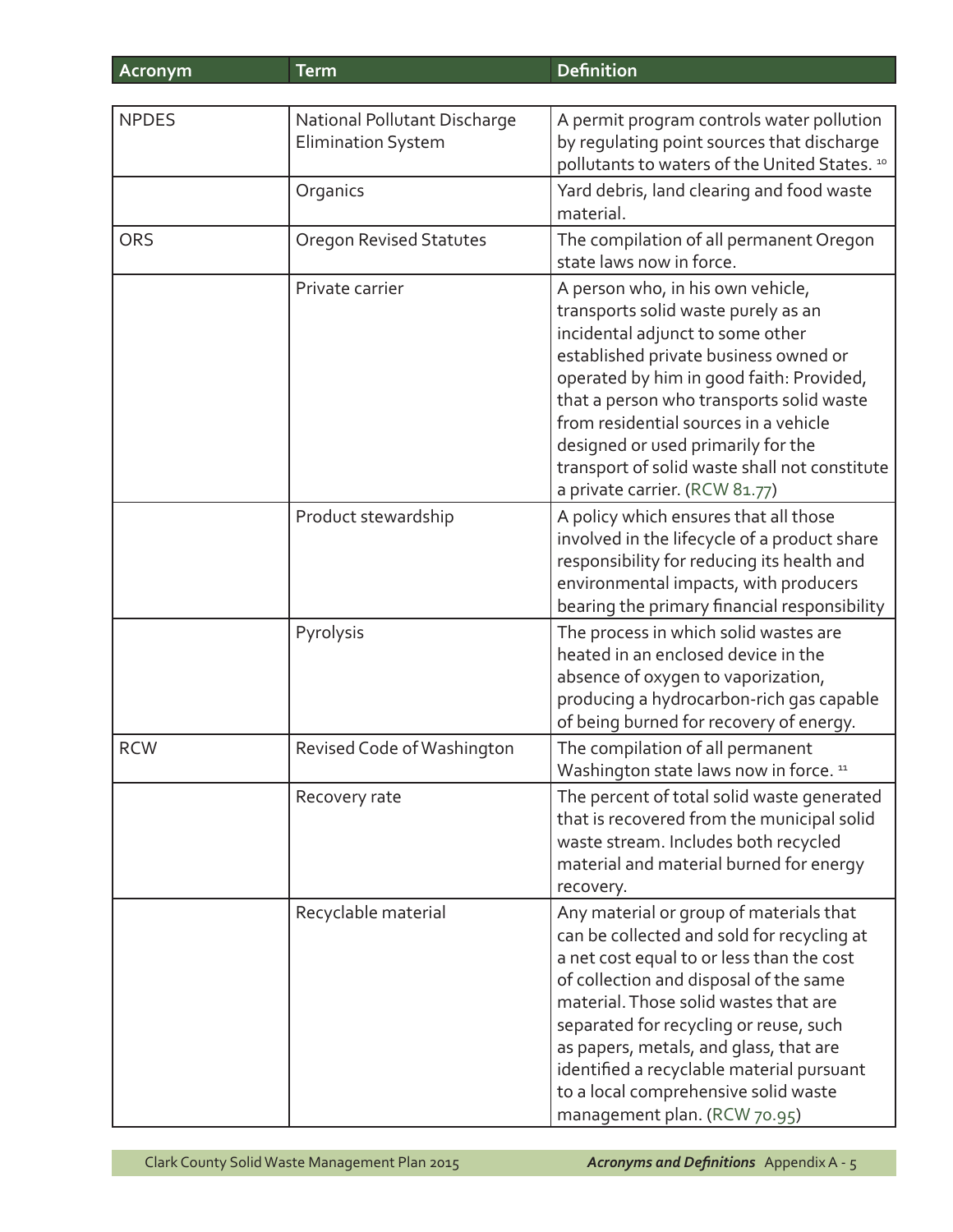| Acronym     | <b>Term</b>                           | <b>Definition</b>                                                                                                                                                                                                                                                                                                                                                                            |
|-------------|---------------------------------------|----------------------------------------------------------------------------------------------------------------------------------------------------------------------------------------------------------------------------------------------------------------------------------------------------------------------------------------------------------------------------------------------|
|             | Recycling                             | Transforming or remanufacturing waste<br>materials into usable or marketable<br>materials for use other than landfill<br>disposal or incineration. (RCW 70.95)                                                                                                                                                                                                                               |
|             | Recycling rate                        | The percentage of all wastes generated<br>by residents and businesses that are<br>recovered and made into new products.                                                                                                                                                                                                                                                                      |
|             | Regional Solid Waste System           | All sites designated by the County for the<br>receipt or disposal of solid waste as well<br>as the supporting practices and programs<br>being operated within the region for waste<br>collection, waste diversion and program<br>promotion and administration.                                                                                                                               |
|             | Residence                             | The regular dwelling place of an individual<br>or individuals. (RCW 70.95)                                                                                                                                                                                                                                                                                                                   |
|             | Reuse                                 | The return of a commodity into the<br>economic stream for use in the same kind<br>of application as before without a change<br>to its identity.                                                                                                                                                                                                                                              |
| <b>SEPA</b> | <b>State Environmental Policy Act</b> | A state policy that requires state and<br>local agencies to consider the likely<br>environmental consequences of a proposal<br>before approving or denying a proposal. <sup>12</sup>                                                                                                                                                                                                         |
|             | Solid waste                           | All putrescible and nonputrescible solid<br>and semi-solid wastes, including, but<br>not limited to, garbage, rubbish, ashes,<br>industrial wastes, swill, demolition and<br>construction wastes, abandoned vehicles<br>or parts thereof, and recyclable materials.<br>(RCW 70.95)                                                                                                           |
|             | Solid waste collection company        | Every person or his lessees, receivers, or<br>trustees, owning, controlling, operating or<br>managing vehicles used in the business of<br>transporting solid waste for collection and/<br>or disposal for compensation, except septic<br>tank pumpers, over any public highway in<br>this state whether as a "common carrier"<br>thereof or as a "contract carrier" thereof."<br>(RCW 81.77) |
| <b>SWAC</b> | Solid Waste Advisory<br>Commission    | A Clark County appointed advisory group<br>comprising nine volunteer members to<br>review information and policy related to<br>solid waste issues that provides feedback<br>to staff and recommendations to the<br>BOCC. <sup>13</sup>                                                                                                                                                       |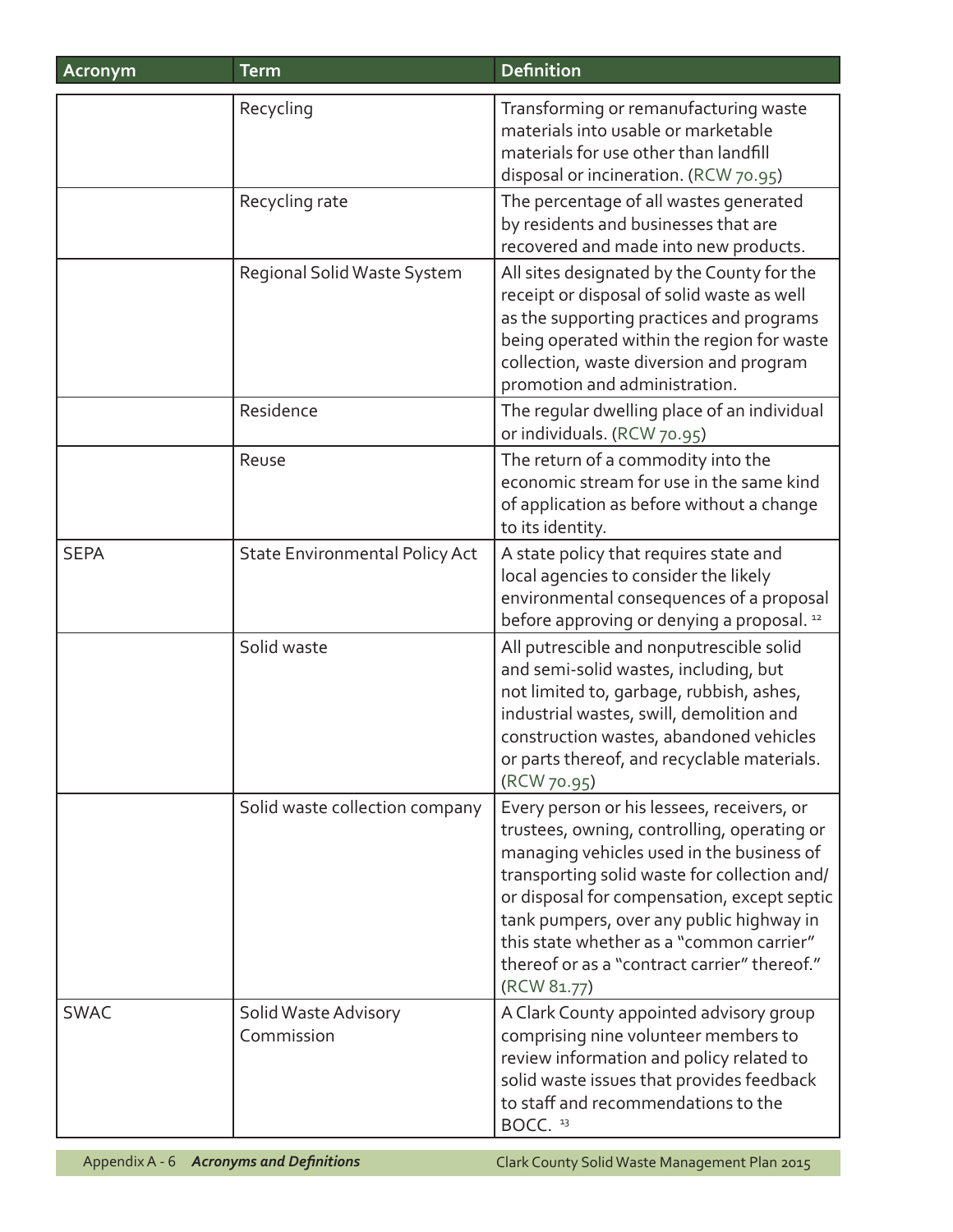| Acronym      | <b>Term</b>                                                  | <b>Definition</b>                                                                                                                                                                                                                                      |
|--------------|--------------------------------------------------------------|--------------------------------------------------------------------------------------------------------------------------------------------------------------------------------------------------------------------------------------------------------|
|              | Source separation                                            | The separation of different kinds of solid<br>waste at the place where the waste<br>originates. (RCW 70.95)                                                                                                                                            |
| <b>SWCAA</b> | Southwest Clean Air Agency                                   | The Southwest Clean Air Agency is<br>responsible for enforcing federal, state<br>and local outdoor air quality standards<br>and regulations in Clark, Cowlitz, Lewis,<br>Skamania and Wahkiakum counties of<br>southwest Washington state. 14          |
| <b>SWMP</b>  | Solid Waste Management Plan                                  | A County document that identifies goals<br>and policies for implementing, evaluating<br>and modifying existing and future solid<br>waste management programs as required<br>by Washington State Public Health and<br>Safety RCW 70.95. <sup>15</sup>   |
| <b>SMM</b>   | Sustainable Materials<br>Manaagement                         | Serving needs by using and reusing<br>resources most efficiently and sustainably<br>throughout their lifecycles by minimizing<br>materials used and all associated<br>environmental impacts.                                                           |
| <b>USGBC</b> | United States Green Building<br>Council                      | National organization that oversees the<br>Leadership in Energy and Environmental<br>Design program that fosters sustainable<br>design and construction techniques. 16                                                                                 |
| <b>WAC</b>   | Washington Administrative<br>Codes                           | Administratively adopted, formally<br>codified rules which define how state<br>agencies will implement the requirements<br>of state laws (the "RCW"s)                                                                                                  |
| <b>WTS</b>   | Washougal Transfer Station                                   | A transfer station facility that serves the<br>southeast area of Clark County, located at<br>4020 South Grant St. in the Port of Camas-<br>Washougal.                                                                                                  |
| <b>WCI</b>   | Waste Connections, Inc.                                      | A publicly-traded waste-handling company<br>which performs the vast majority of waste-<br>related services in Clark County.                                                                                                                            |
| West Van     | <b>West Vancouver Material</b><br><b>Recovery Center</b>     | A transfer station and material recovery<br>facility located west of Vancouver on Old<br>Lower River Road.                                                                                                                                             |
| <b>WUTC</b>  | Washington Utilities and<br><b>Transportation Commission</b> | Regulates the rates and services of<br>private or investor-owned utility and<br>transportation companies (including<br>garbage haulers, which hold "G"<br>certificates giving them exclusive rights<br>within defined areas of service). <sup>17</sup> |